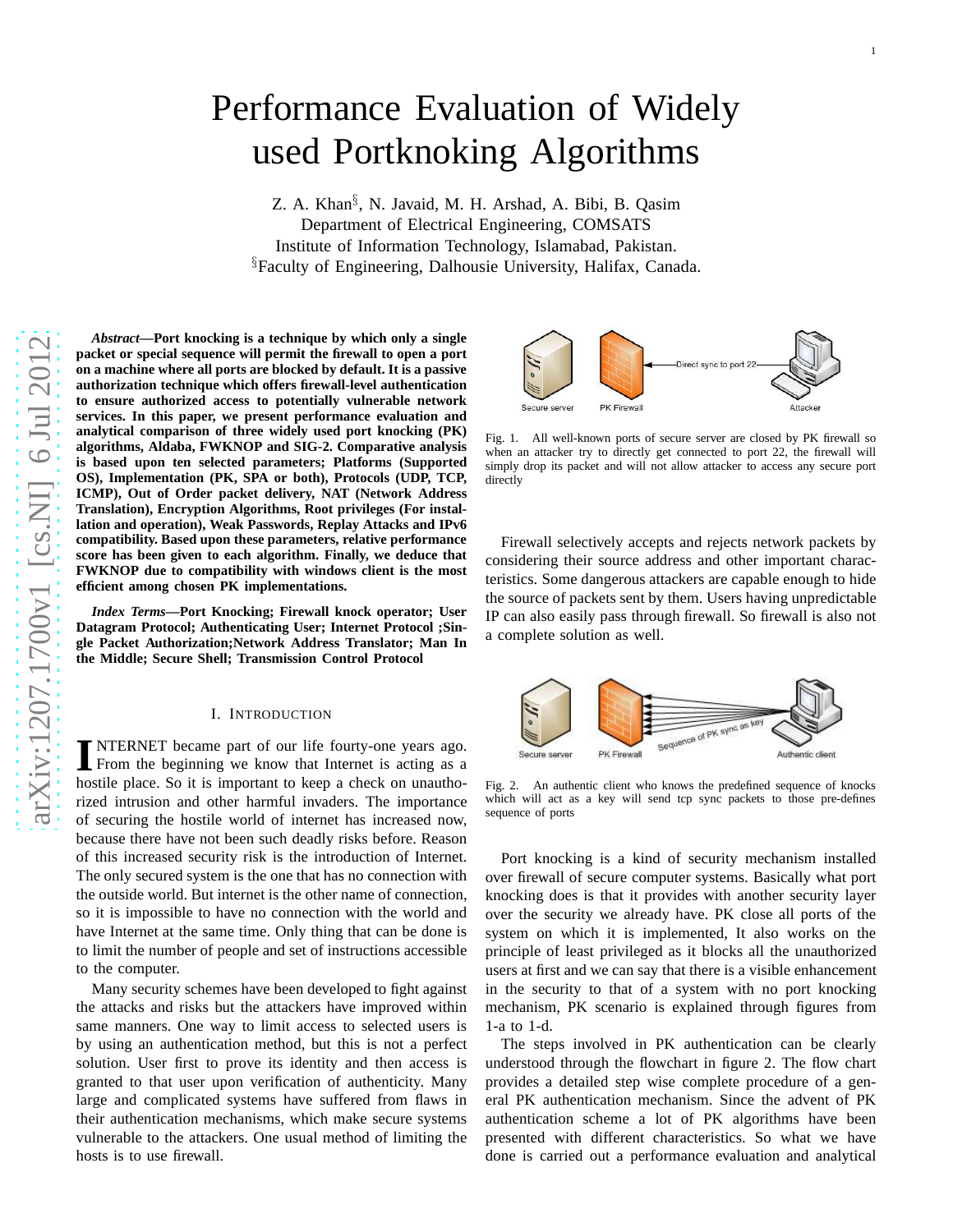comparison of three widely used PK algorithms against ten different parameters.



Fig. 3. PK demon installed on secure server firewall will silently watch those packets and if theses port knocks found to be in correct pre-defined order the client will be considered as authentic client, and PK demon will open clients requested port.



Fig. 4. Authentic client after successful authentication will get connected to the secure server through one of the well-known port opened by the PK demon

In section II related work and motivation is described, section III contains description of all ten parameters on basis of which performance evaluation will be done, after that limits of scores will be defined and a performance evaluation will be carried out assigning scores to a particular algorithm against ten parameters according to its performance and compatibility with that parameter. Then separate graphs will be presented for all three algorithms which represents their scores against ten parameters, and then combining all these three graphs an overall comparison graphs is plotted to comparatively demonstrate their scores and distinguish the best one out of these three, in the same section we have also presented some unique features of all three PK algorithms. Then finally in section IV we concluded this analytical comparison and defined the best algorithm against ten parameters.

## II. RELATED WORK AND MOTIVATION

Hussein Al-Bahadili [\[1\]](#page-4-0); develops and evaluate parameters of newly built PK implementation referred with the name of hybrid, which have the capability to defeat previous knocking techniques. This new technique uses concepts of PK, mutual authentication and steganography.

RenniedeGraaf, Improved Port Knocking with Strong Authentication [\[2\]](#page-4-1); studies existing PK implementation, improves existing PK techniques, builds a new PK technique which is refers to as novel port knocking technique.

Authors in [\[3\]](#page-4-2); presents improvements in existing PK and SPA techniques like using one time password method using cellular networks such as CDMA, GSM to enhance security, defines protection against dictionary attacks.

Muhammad Tariq et al. Associating the Authentication and Connection Establishment Phases in Passive Authorization Techniques, Proceedings of the World Congress on Engineering 2008 , London, U.K [\[4\]](#page-4-3); define weaknesses like lack of link between establishment of a TCP connection, highlight authentication process, presents another novel PK technique, simulation carried out to evaluate algorithms on the basis of overhead calculations.

KonstantinosXynos and Andrew Blyth [\[5\]](#page-4-4); propose an idea of implementing port knocking technique over a gateway authentication layer or gateway authentication program or network service program instead of firewall, eliminate problems with firewalls and reduce brute force attacks.

Ben Maddock [\[6\]](#page-4-5); defines portknocking and its benefits in detail, elaborates features of existing portknocking techniques, finally future offer exploration and PK conclusion.

Dawn Isabel, Port Knocking: Beyond the Basics [\[7\]](#page-4-6); provides three solutions for two basic problems with static PK i.e. detection and replay, propose solutions of dynamic knocks, covert knocks, and one time knocks; implementing these solutions over four PK techniques.

Sebastien Jeanquier [\[7\]](#page-4-6) in his MS thesis, "An Analysis of Port Knocking and Single Packet Authorization"; analyzes PK and SPA as network security mechanisms, performs compatibility as firewall authentication schemes and discusses drawbacks and outcomes in current PK implementations, critical evaluation of FWKNOP, outlining its outcomes and suggesting some remedies.

Work done by Sabastien is of great regard as it provides evaluation of a single PK over several parameters but there can also be a research of several widely used PK implementations against different parameters so that a new person in this field can come to know that which implementation is the best, so we have done this work in this research paper by analytically evaluating several widely used PK implementations on ten parameters. We have presented our data with the help of graphs to provide an even better view to the reviewer.

## III. PERFORMANCE EVALUATION PK ALGORITHMS

In this paper we have evaluated the performance of three PK algorithms under different scenarios and parameters. Then we presented their performance comparison. For this purpose we have selected following ten performance parameters. Parameters:

Platforms (Supported OS) Implementation (PK, SPA or both) Protocols (UDP, TCP, ICMP) Out of Order packet delivery NAT (Network Address Translation) Encryption Algorithms Root privileges (For installation and operation) Weak Passwords Replay Attacks IPv6 compatibility

We have plotted graphs of each algorithm against these parameters. The range of performance score is 0-100. It means that the better is the performance of the algorithm against a parameter the better is the score assigned to that algorithm. Which means that a score of 100 will be awarded to that algorithm which will fully supports the aspects of the given parameter and has solution to all the issues related with that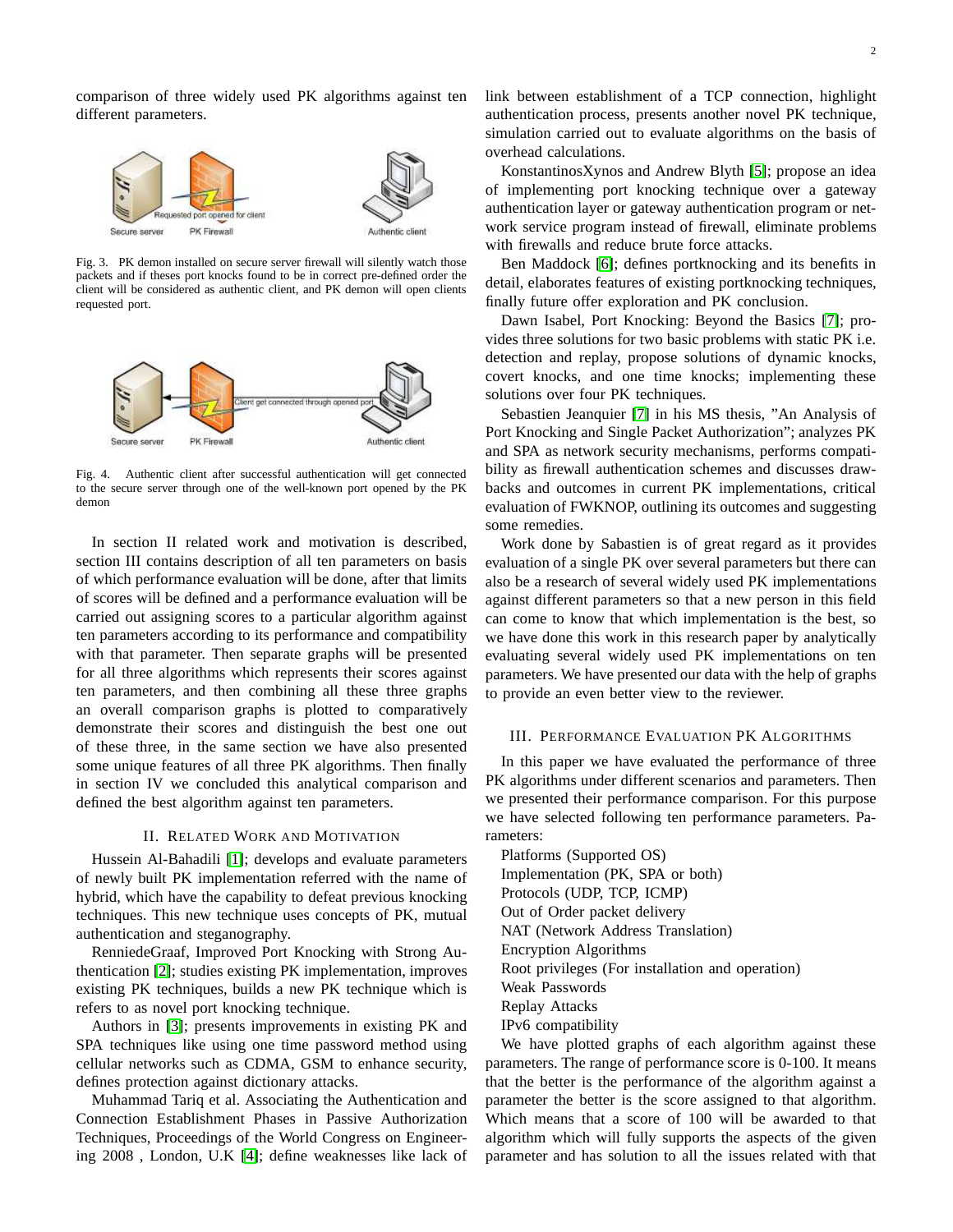

Fig. 5. Port Knocking Flowchart

metric. Similarly if algorithm is not robust enough against that parameter then it will get a relatively less score.

Platforms means the OS which are supported, in FWKNOP the client can supports both Windows and UNIX based versions but it can only have a UNIX based server hence it has given score of 80, while Aldaba scores a 50 due to the presence of only UNIX based client and server, sig-2 has maximum score due to both Windows and UNIX based client and server.

Implementation stands for the Port Knocking scheme use either PK or SPA or both. In this case Aldaba scores 100 due to support with both PK and SPA, on the other hand FWKNOP and SIG-2 both scores a 50 because they only use one implementation.

FWKNOP supports three protocols namely UDP, TCP and ICMP so it has been awarded maximum score i.e 100, on

the other hand Aldaba supports UDP and TCP so it has been awarded 70 points whereas SIG-2 supports only TCP so it has been given 50 points.

The problem of Out of Order packet delivery is inherent in contemporary networks, in FWKNOP this is not an issue because it uses SPA which comprises of only a single packet hence it has maximum score in this regard. In SIG-2, there is no solution for this problem and so, no score, while Aldaba handles it by using Sequence Numbers, so it has maximum score.

NAT is widely used in present day networks and the problem is that the client has to know its public IP address before implementing PK as it can't include it private IP address in the authorization packet. FWKNOP automatically obtains the public IP address, so, it earns maximum score. Aldaba resolves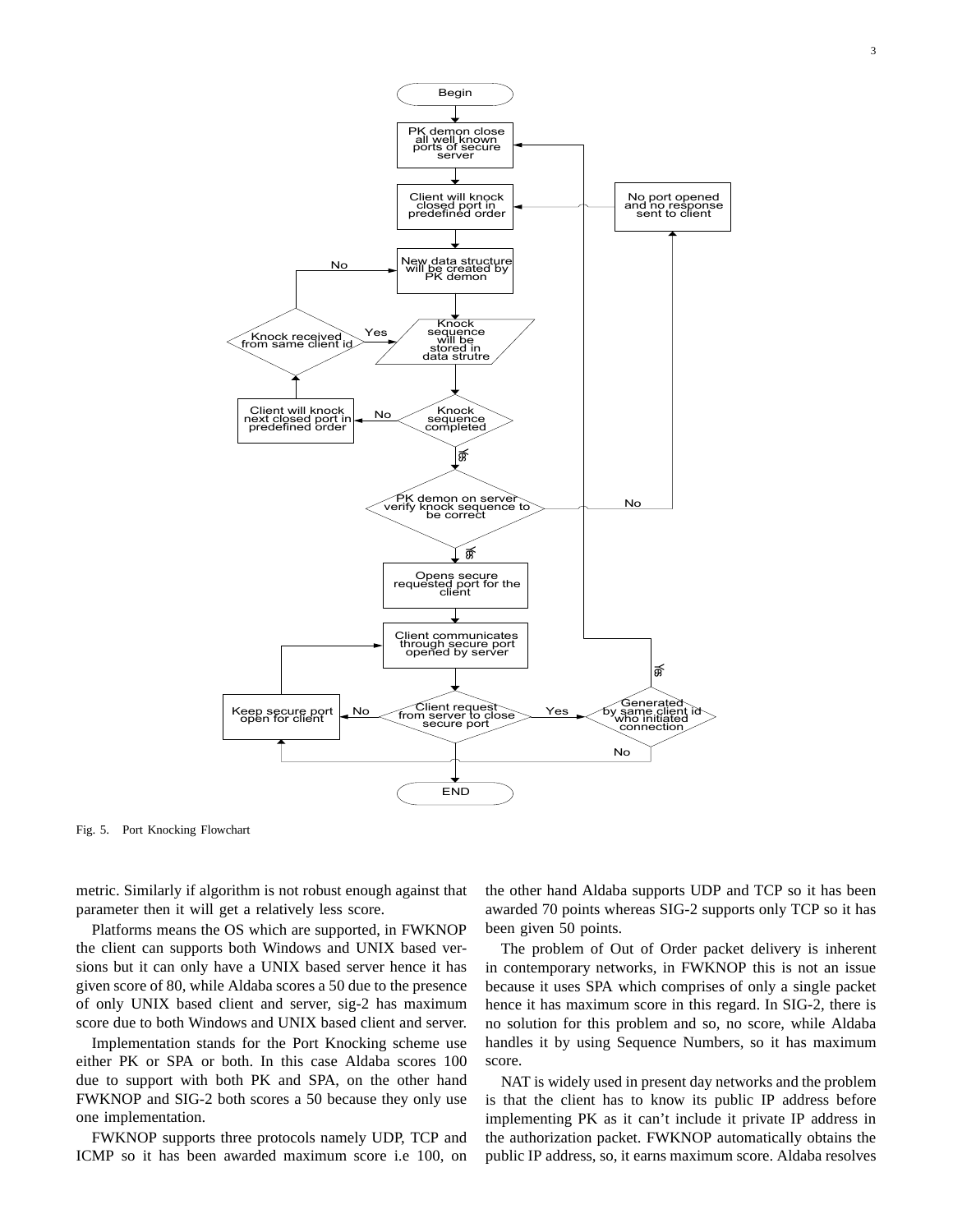

Fig. 6. Performance graph of Aldaba



Fig. 7. Performance graph of FWKNOP

this issue by letting the client specify its public IP address, as this puts the client in some misery so Aldaba has score of 50. SIG-2 has no solution to this issue so no score for this.



Fig. 8. Performance graph of SIG-2

Encryption is a vital part of PK and the more encryption algorithms a PK implementation supports the better it is. Hence Aldaba has the maximum score because it supports 5 encryption algorithms compared with 2 in FWKNOP and only 1 in SIG-2 who has score of 50 and 30 respectively.

In FWKNOP and SIG-2 root privileges are required for installation only, which gives it 80 score. Aldaba on the other hand requires it for both installation and operation hence getting only a score of 50.

If the passphrases which are used to encrypt and decrypt the PK packets or SPA packet are weak [7] i.e vulnerable to dictionary and Brute Force attacks then an attacker in the Man in the Middle Position can easily capture the authorization packet and can obtain the passphrase, once he has got the passphrase he can decrypt the packet and use the information for crafting his own packet. Unfortunately none of these three PK implementations has solution to this problem. Hence no score is given to any of the three algorithms.

An eavesdropper inside network [7] is who has ability to watch traffic between client and server. It means that attacker can replay the authorization packet on its way from client to server and replay it at a later time. In this way attacker can gain access to the server by replacing the IP address as server has no method to know that the received packet is from a valid client or it is just a replay packet by an attacker. FWKNOP solves this problem by including a timestamp inside authorization packet which is accurate up to minutes and also it includes some random data. The presence of timestamp and random data ensures that the received packet is fresh packet and not an old replayed packet so it gives maximum score to FWKNOP due to through resolution of this issue. In Aldaba this issue is resolved by including the IP address of the client inside authorization packet but it is not a complete solution because an attacker can still modify the IP address if he knows the passphrase, so we give Aldaba a 50 score for this parameter. SIG-2 also uses timestamp but it doesn't have the feature of random data so it also scores 50.

Both Aldaba and FWKNOP are fully compatible with IPv6 which gives them a maximum score whereas SIG-2 is not compatible with IPv6 so no score for it.



Fig. 9. Overall Comparison

### *A. FWKNOP Unique Features*

Besides these parameters there are also some features which are unique to these PK implementations. In this section we will also discuss them.

FWKNOP has features like Port randomization support for target port of SPA packets and the port over which secondary connection is made using iptables. Later to access granted to local sockets on the system running FWKNOP and to forward such connections to internal services.